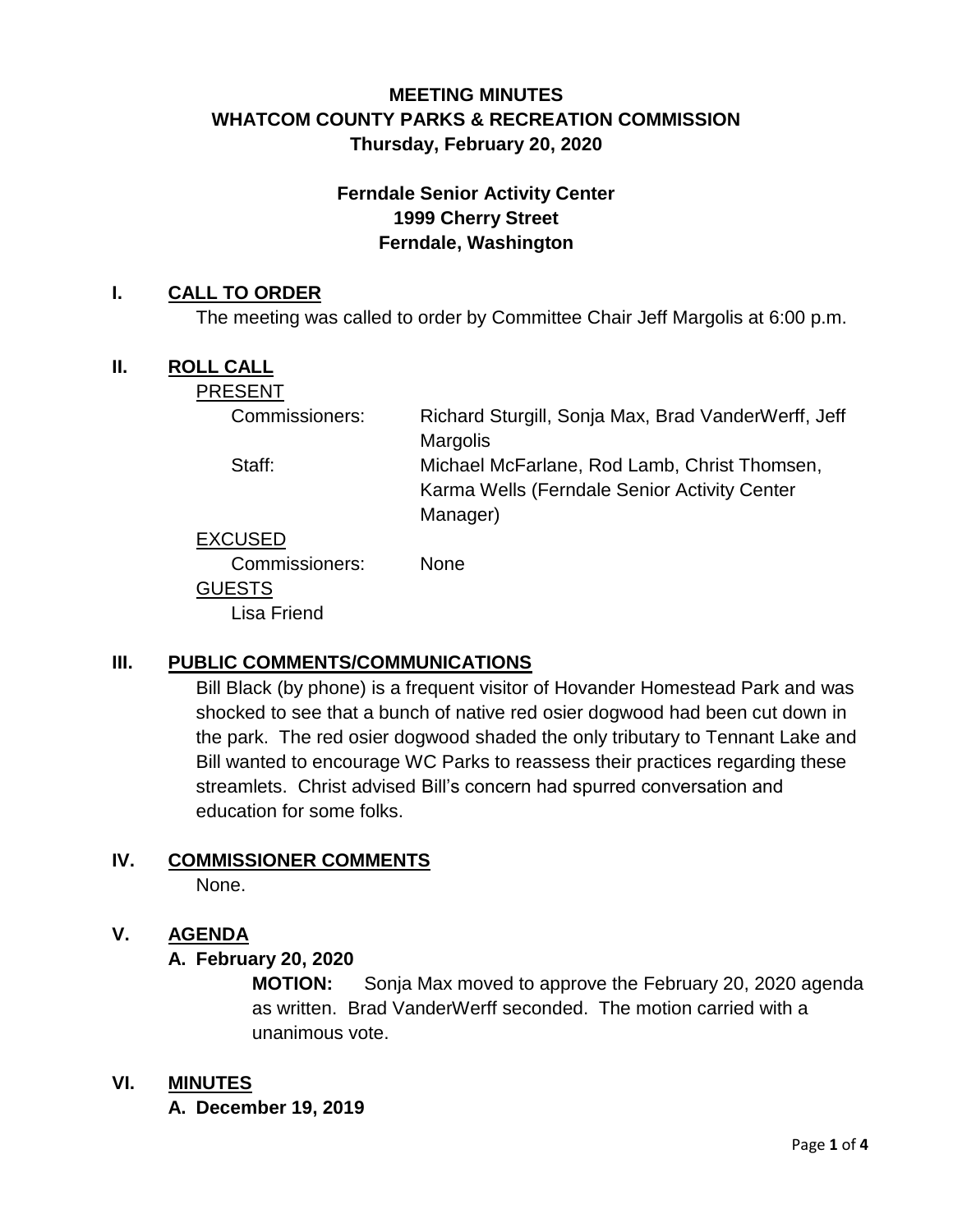**MOTION:** Richard Sturgill moved to approve the December 19, 2019 Minutes as written. Brad WanderWerff seconded. The motion carried with a unanimous vote.

#### **VII. STAFF REPORTS**

#### **A. Director's Report – Michael McFarlane**

- **i. Fragrance Garden Donation –** WC Parks received the annual \$100 donation from the Garden Club.
- **ii. East Whatcom Regional Resource Center –** Mike is meeting with Whatcom County legal staff regarding a subletting agreement between the Opportunity Council and the Foothills Food Bank. Mike is also meeting with the Opportunity Council and the County Executive to discuss Capital Improvements and the operating costs of the EWRRC. Whatcom County's current rate of financial support for the operation and maintenance of the EWRRC ends December 31, 2021.
- **iii. APA Museum –** Mike shared an article written by Whatcom County Parks Volunteer Sunny Brown about the Alaska Packers Association Museum in Semiahmoo Park and the newly renovated "Iron Chink" machine that is on display.
- **iv. Communication Tower Leases –** The remaining two communication tower leases should be completed soon.
- **v. Department of Ecology –** A couple of months ago, WC Parks received a request from the Washington State Department of Ecology to install a permanent ground water monitoring well by the Warnick Bridge. The Department of Ecology has found two other sites they prefer to use, so they will not be installing a well on county park property.
- **vi. Lake Whatcom Management Program –**Bellingham City Council and Whatcom County Council will be meeting on March 25<sup>th</sup> regarding the Lake Whatcom Management Program.
- **vii. Commission Notes –** There are three vacant Commission positions (Districts 1, 2, and 4). The election of chair will happen at the March meeting.

#### **B. Operations Report – Christ Thomsen**

- **i. Staffing –** WC Parks remains fully staffed in Operations for regular employees. Recruitment for seasonal parks, trails, and grounds maintenance staff has begun. There is also a part-time year-round position open at the Plantation Rifle Range.
- **ii. Semiahmoo Park –** The "Iron Chink" machine was sandblasted and painted and is now on display under a beautiful shelter built by WC Parks staff.
- **iii. Super Bowl Storm Update –** Hovander Homestead Park was most affected by the Super Bowl Storm. The bulk of the damage was to the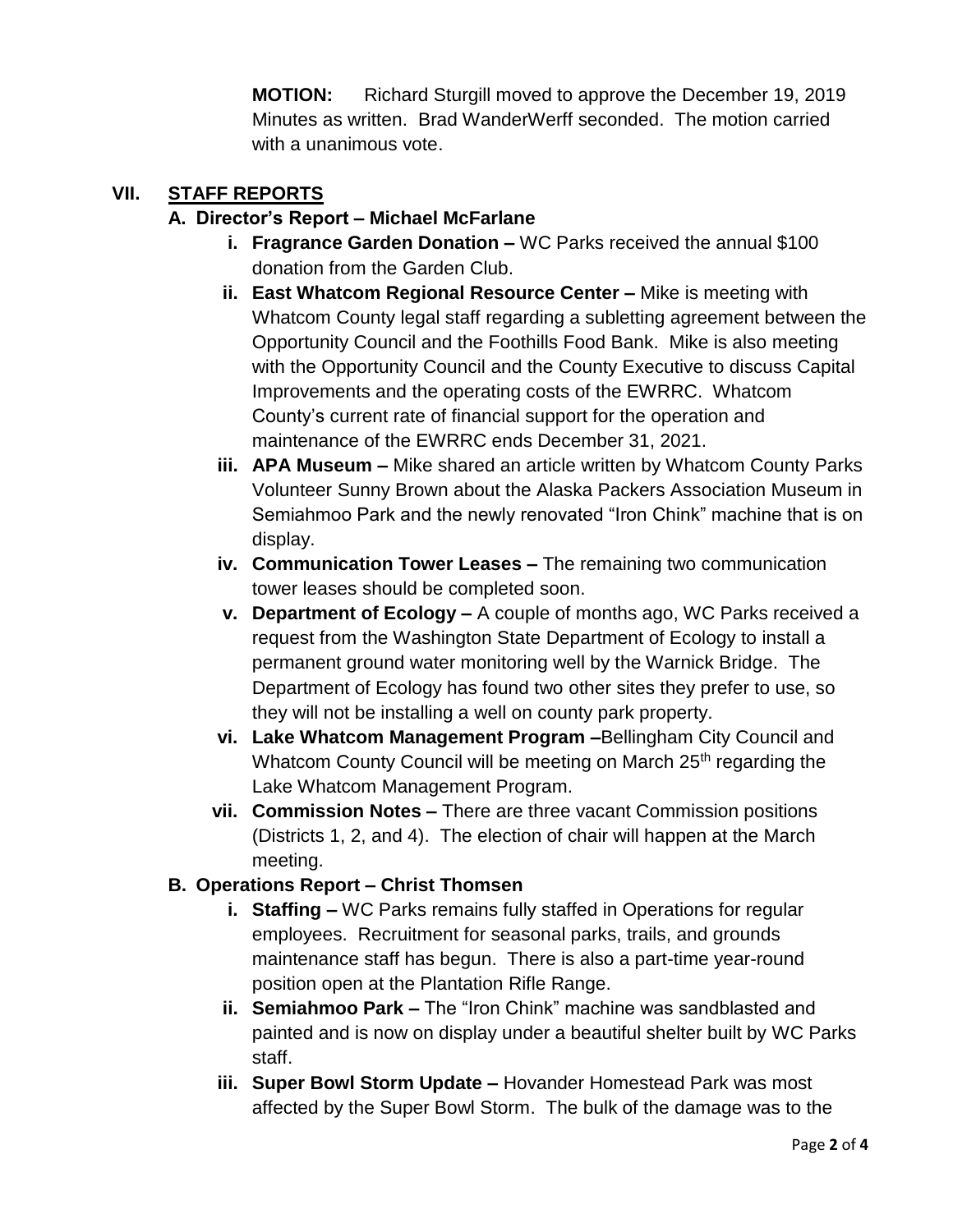River Walk Trail, but there was also a lot of fencing that was lost and the playground fall protection was compromised. The Hovander Barn was the only building that didn't get water and sediment in it. The park was closed for the first week to clean sidewalks and bathrooms, gather debris, and install temporary fencing. After that, the park was opened, but the trails remained closed. Since then, the trails have been opened for users to use at their own risk with interim safety repairs, but final repairs will not happen until later in the season. The playgrounds remain closed. The preliminary damage assessment is \$109,000.00.

## **C. Planning & Development Report – Rod Lamb**

**i. Silver Lake Park –** King Architecture completed the design of the shower/restroom facility at Red Mountain Campground in Silver Lake Park. There was a preapplication meeting with Whatcom County Planning & Development Services on January 2<sup>nd</sup> where PDS informed WC Parks that a conditional use process was necessary because of the zoning associated with Silver Lake Park. The conditional use process will take several months, but provides an opportunity for WC Parks to present all proposed shower and restroom facilities (Maple Creek Campground, Cedar Campground/Cabins, and Group Camp) under the same conditional use application. The preapplication meeting also revealed that the shower/restroom facility at Cedar Camp/Cabins is in the shoreline, so a substantial shoreline development permit is necessary. Rod is finishing up the bid documents for the installation of the dry hydrant at Silver Lake Park. The work window for that project is May through September and will require the closure of the boat ramp for approximately 10 days.

#### **VIII. UNFINISHED BUSINESS**

None

#### **IX. NEW BUSINESS**

- **A. Review First Draft of Six Year Capital Projects List –** Mike shared two Capital Project Lists. The first list included Capital Projects that WC Parks has already submitted funding for and the second list was a more comprehensive list of Capital Projects that will remain on the list until they are completed. The first draft of the Capital Projects list is due March 31<sup>st</sup>. The list will receive input from Council Members, WC Parks Staff, and the Executive. Mike asked the Commission for their input to identify projects missing from the list and projects they feel strongly about.
- **B. South Fork Valley Community Association Fund Request (Margolis) –** The playground equipment at Josh VanderYacht Park is aging and does not meet CPSC safety standards, so the South Fork Valley Community Association met with Northwest Playgrounds to find the cost of installing a new playground. The